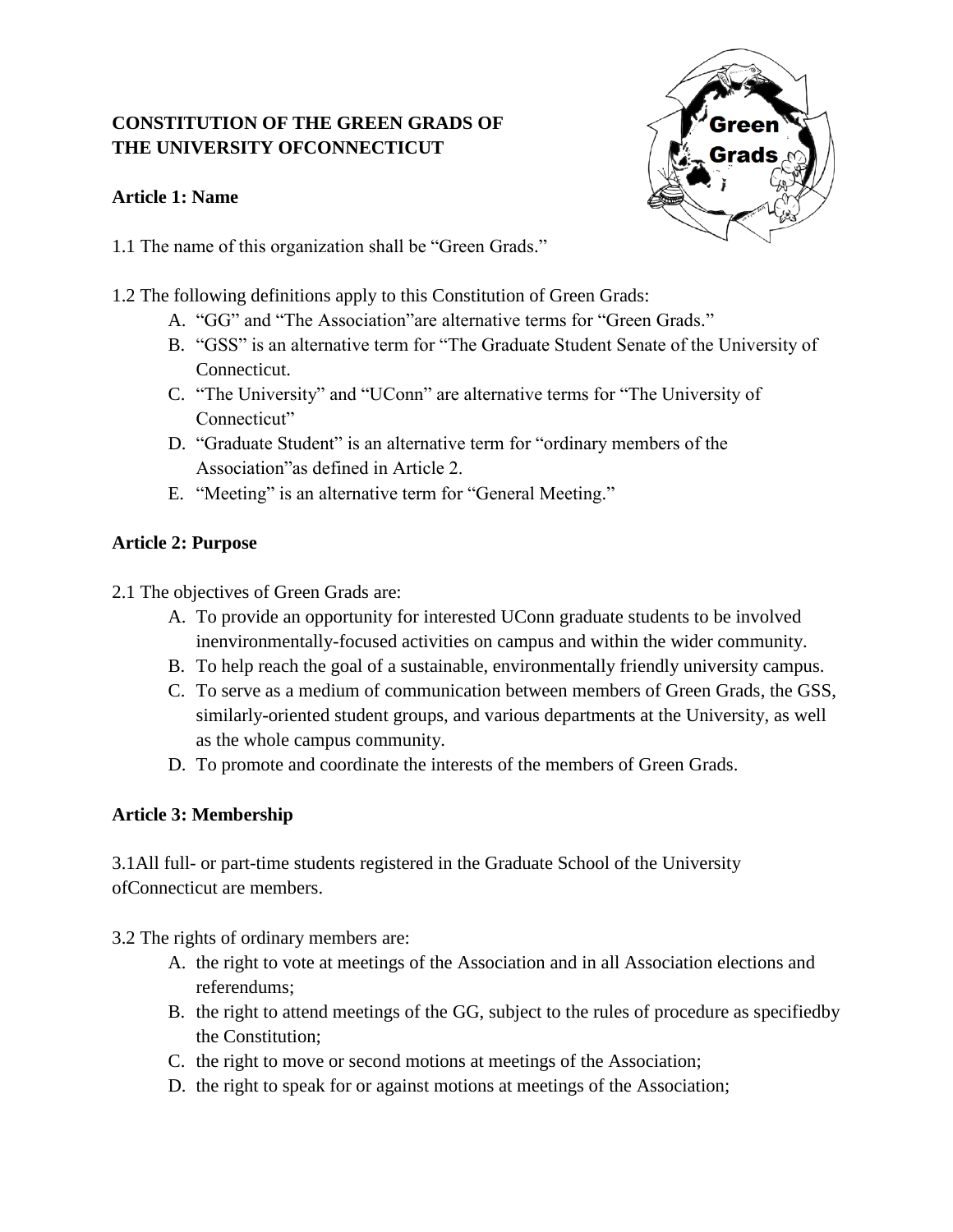- E. the right to run for positions within the GG, subject to the qualifications specified by Article 4 for each position; and
- F. the right to make use of GG facilities and services.

### **Article 4: Officers of Green Grads**

4.1 The Officers will be an Association Chairperson, a Treasurer, a Secretary, a Graduate Student Senator, and an OEP Liaison.

4.2 Each officer shall have a term of one year; terms shall end the last day of the spring semester and begin on the following day.

### 4.3Officers' duties are as follows:

- A. *Green Grads Chairperson*: will act as signing officer of the Green Grads in all financial transactions jointly with the Treasurer, in accordance with Article 10.3;organize all meetings of the Green Grads in accordance with Article 7; ensure that the minutes and documents of the Green Grads and its committees are recorded and kept available for inspection by the Green Grads' members; be responsible for the maintenance and distribution of an official, up-to-date list of all Green Grads members;act as moderator for all meetings of the Green Grads, in accordance with Article 7;ensure that the Constitution is kept up-to-date;provide authoritative interpretation of the Constitution;chair any committee that reviews and updates the Constitution;ensure that any motions presented to Meetings are worded clearly and appropriately;be responsible for instructing the incoming Green Grads Chairperson as to his/her duties.
- B. *Treasurer:* will perform any function of the Green Grads Chairperson, in accordance with Article 4.4; supervise all financial transactions of the Green Grads; act as signing officer of the Green Grads in all financial transactions jointly with the Green Grads Chairperson, in accordance with Article 10.3; and present monthly records of all financial transactions at Green Grads meetings.
- C. *Secretary*: will perform any function of the Green Grads Chairperson, in accordance with Article 4.4; and be responsible for taking minutes at Green Grads meetings.
- D. *Graduate Student Senator*: will perform any function of the Green Grads Chairperson, in accordance with Article 4.4;ensure that the Green Grads is aware of all GSS activities; andaccept the duties associated with the position of Graduate Student Senator for theGreen Grads.
- E. *OEP Liaison:* will represent a communication link between the GG and the UConn Office of Environmental Policy (OEP) by representing the GG at meetings of EPAC (Environmental Policy Advisory Council) and of designated workgroups on campus (i.e. the Recycling Work-Group).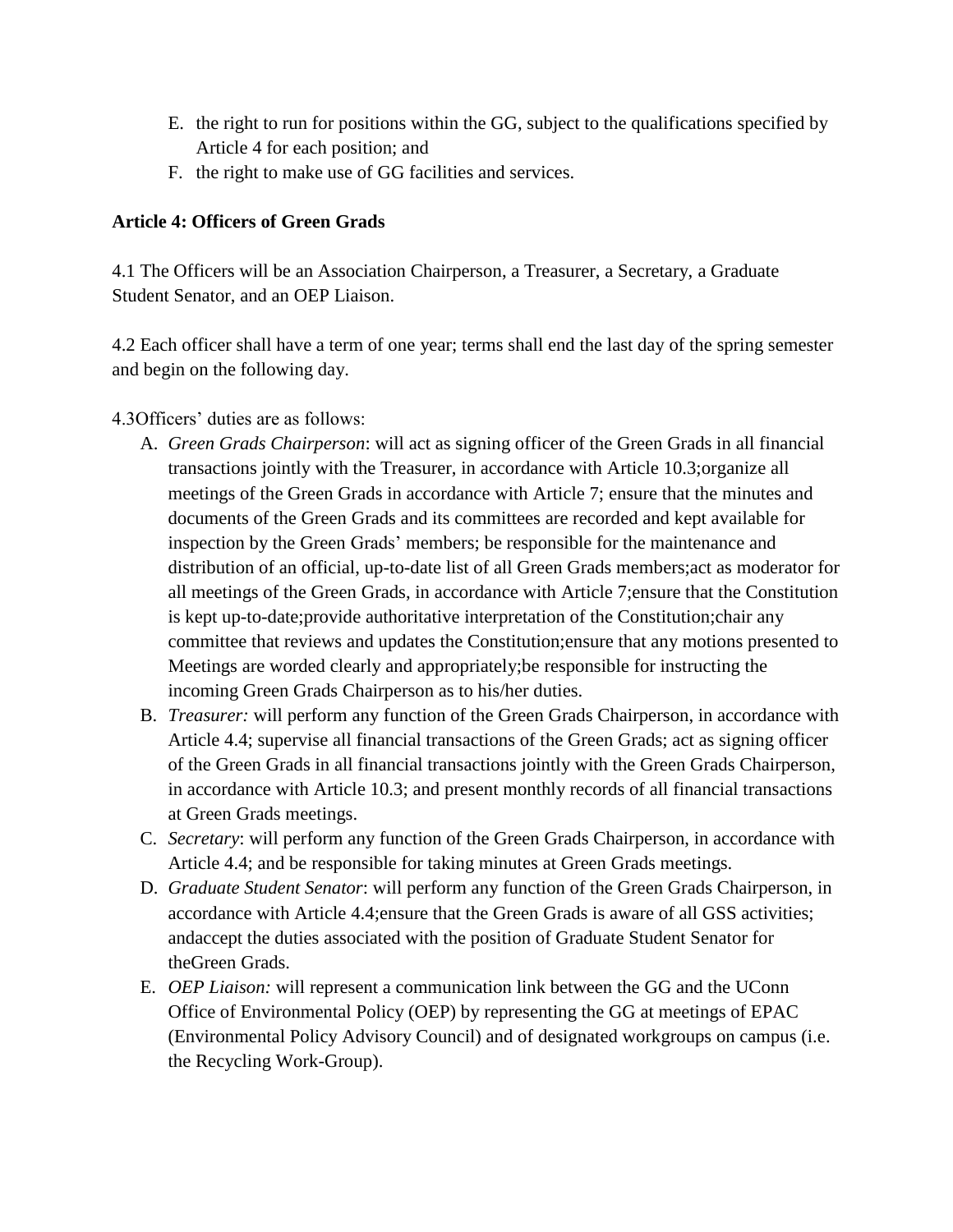4.4 In the event that business must proceed in the absence of the Green Grads Chairperson, the function of the Green Grads Chairperson shall be assumed by a member of the Executive in the following order of precedence:

- 1. Treasurer
- 2. Secretary
- 3. Graduate Student Senator

4.5 The records of the Green Grads Chairperson are the definitive records of the Green Grads.

4.6 The Association Chairperson will have final authority in the interpretation of theConstitution.

### **Article 5: Committees**

5.1 Green Grads can create committees to develop policy for the Association, considerissues concerning the environment on and around the University campus, or conducting specific tasks, as determined by the Green Grads Chairperson and in accordance with the objectives of Green Grads in Article 1.3 of the Constitution.

5.2 Green Grads Committee members must be ordinary members of the Green Grads. The particular members and the maximum number of members on the Committee will be determined by a resolution of the Green Grads.

5.3 A resolution of the Green Grads must specify one member to act as committee chair. Responsibilities of the committee chair include organizing committee meetings and reporting on the actions of the committee at general meetings.

5.4 A Committee shall be dissolved either by a resolution of the Green Grads, or following the presentation of its final report to a Green Grads Meeting.

# **Article 6: External Organizations**

6.1 The GG will not have dealings with any external organization that discriminates byits constitution, bylaws, or equivalent on the grounds of race, color, gender, religion,social status or sexual orientations.

#### **Article 7: General Meetings**

7.1 The General Meeting is the supreme governing body of the Association. Such meetings shall have the authority to consider any business affecting the interestsof the GG or its members.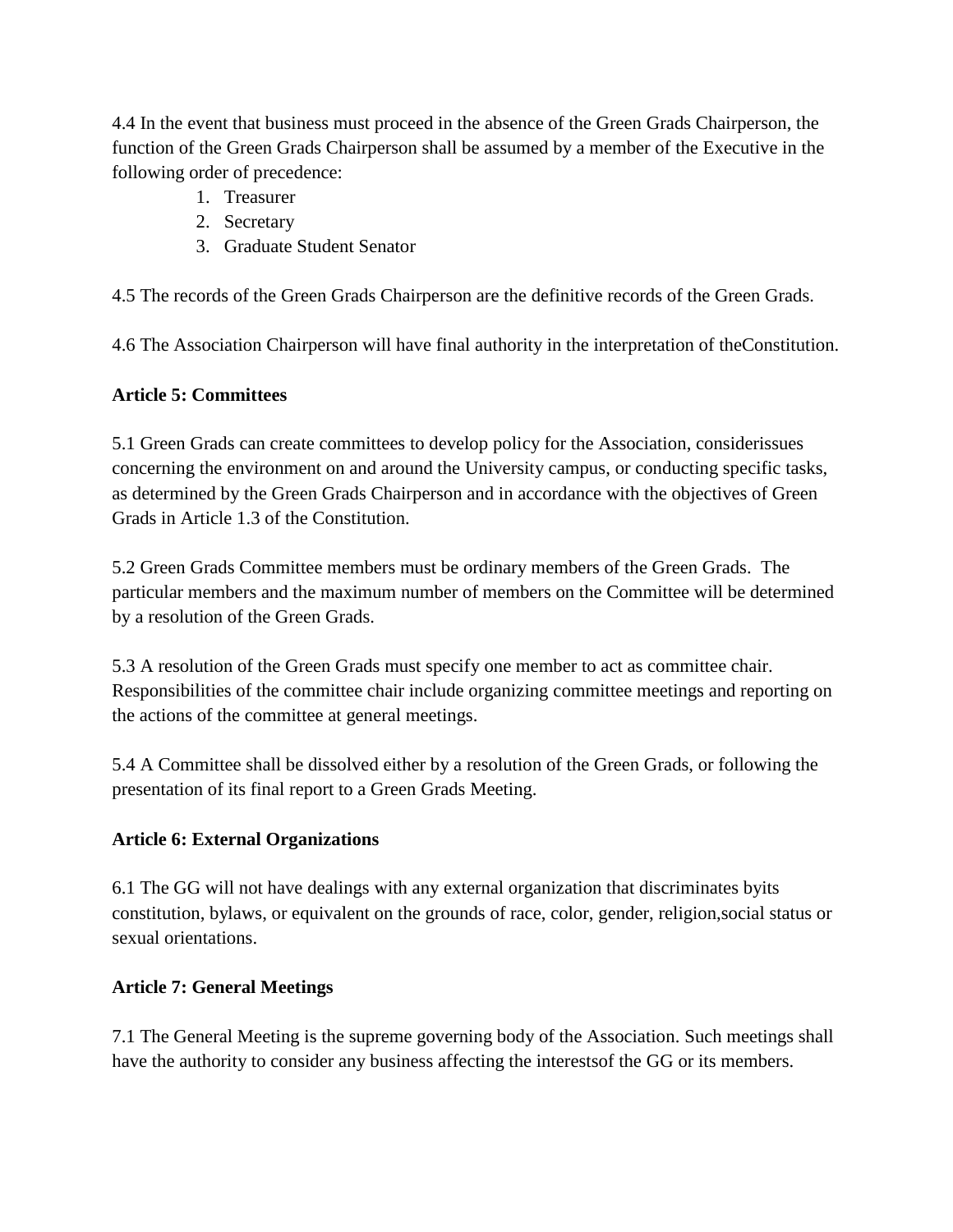7.2 The Green Grads Chairperson may call a Green Grads meeting at any time, provided at least forty-eight (48) hours' notice is given to all members.

7.3 Any ten (10) members of the Green Grads may at any time have the Green Grads Chairperson call a meeting.

7.4 A Green Grads meeting shall be held at least twice during both fall and spring semesters. The regular meeting dates shall be arranged at the first official meeting of each semester.

7.5 Quorum shall be ten (10) voting members of the Green Grads.

7.6 The reference source for all rules of order not covered in the Constitution shall be Robert's Rules of Order.

7.7 Unless otherwise amended by a two-thirds (2/3) vote of the Green Grads, the order of business for meetings shall be:

a) Approval of the Agenda b) Green Grads Chairperson's Report c) Approval of the Minutes (of the previous meeting) d) Business Arising from the Minutes e) Treasurer's Report f) Committee Reports g) GSS Report h) OEP Liaison Report i) Other Committee Reports j) Question Period/Issues Forum k) New Business l) Adjournment

7.8Any member of the Green Grads wishing to have items placed on the agenda should give written notice to the Green Grads Chairperson at least three (3) days in advance of the next meeting.

7.9 If a motion is not submitted in time to be included in the agenda, or if Notice of Motion has not been given at a previous meeting, a motion may be submitted immediately prior to or during a meeting, but only if the matter is of sufficient urgency that it must be dealt with immediately. The motion shall proceed only with the consent of two-thirds  $(2/3)$  of the voting members present.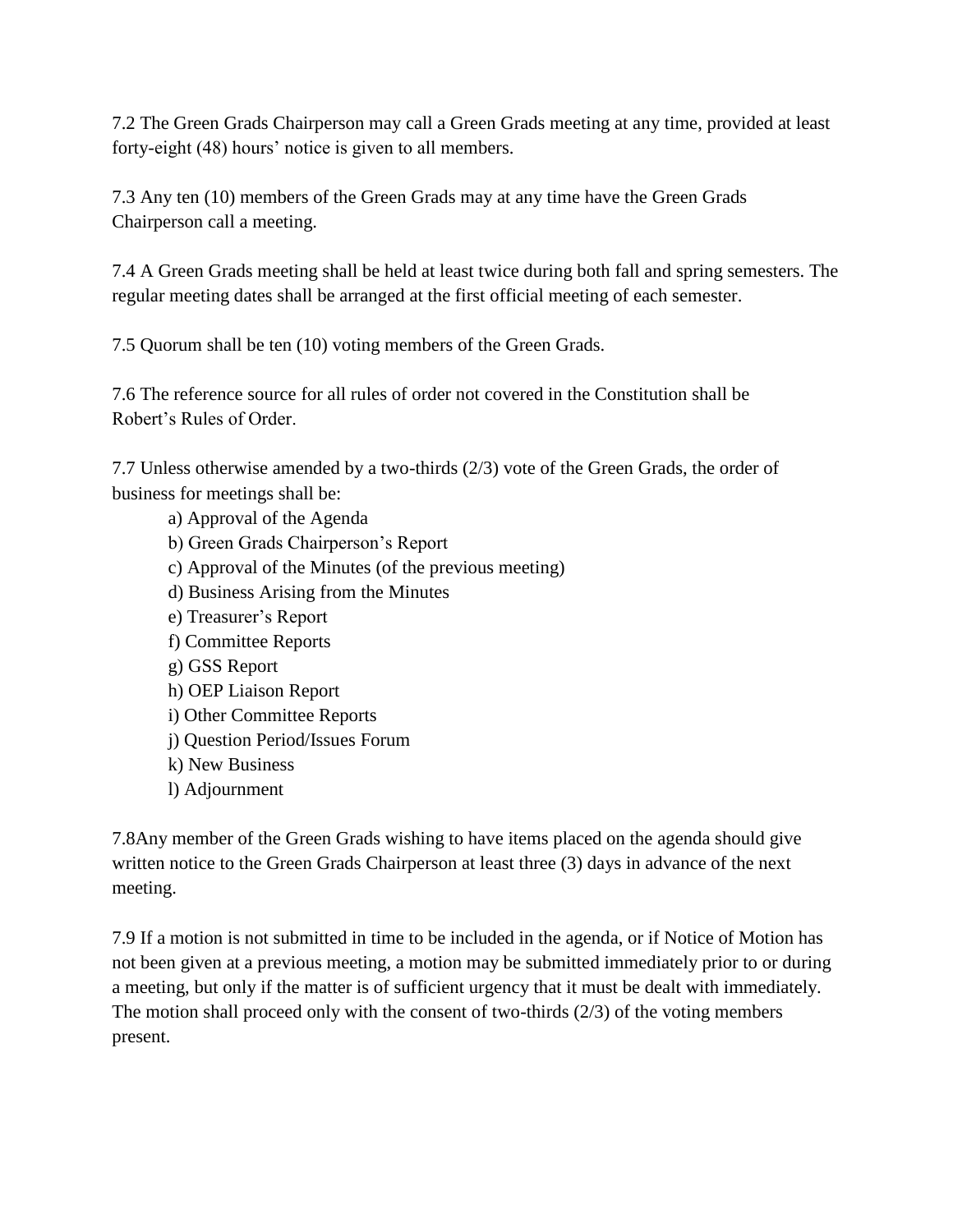7.10 The agenda for a forthcoming Green Grads meeting shall be distributed in time to reach each member of the Green Grads at least twenty-four (24) hours before the meeting, and the agenda shall be made available at the same time to the public.

7.11 No meeting of the Green Grads shall exceed two (2) hours in length except by a simple majority vote. If the meeting is extended, it shall be extended in half-hour increments.

7.12 The Green Grads Chairperson may direct anyone who persists in irrelevance or repetition to discontinue speaking.

7.13 Prior to the consideration of any motion concerning an organization external to the Green Grads, voting members must declare to the Green Grads Chairperson any conflict of interest.

7.14 All policy motions approved by the Green Grads shall be kept by the Green Grads Chairperson in a Green Grads Policy Manual.

# **Article 8: Elections**

8.1 At the second to last meeting in the semester, the Green Grads Chairperson announces which positions are open for nominations and that he/she is accepting nominations for said positions. Elections will usually take place in the spring semester for terms of the following academic year, unless a position will become vacated at the end of the fall semester due to graduation of an officer.

8.2 Any member of the Green Grads may nominate any member (including himself/herself) for an elected position. A motion to nominate a member must be seconded by another member of the Green Grads.

8.3 At the last meeting in the semester, the Green Grads Chairperson asks if there are further nominations. Such additional nominations must adhere to the guidelines above (Article 8.2).

8.4 Any member of the Green Grads may be nominated for more than one elected position.

8.5 The voting for the elected positions of the Green Grads shall be by a rising vote or a show of hands, except in the event that a member specifically requests a secret ballot.

8.6 A simple majority is required to elect Green Grads positions. In the event of a secret ballot, ballots shall be collected and counted before adjournment of the last meeting. The newly elected members of the Executive will then be ratified by the Green Grads.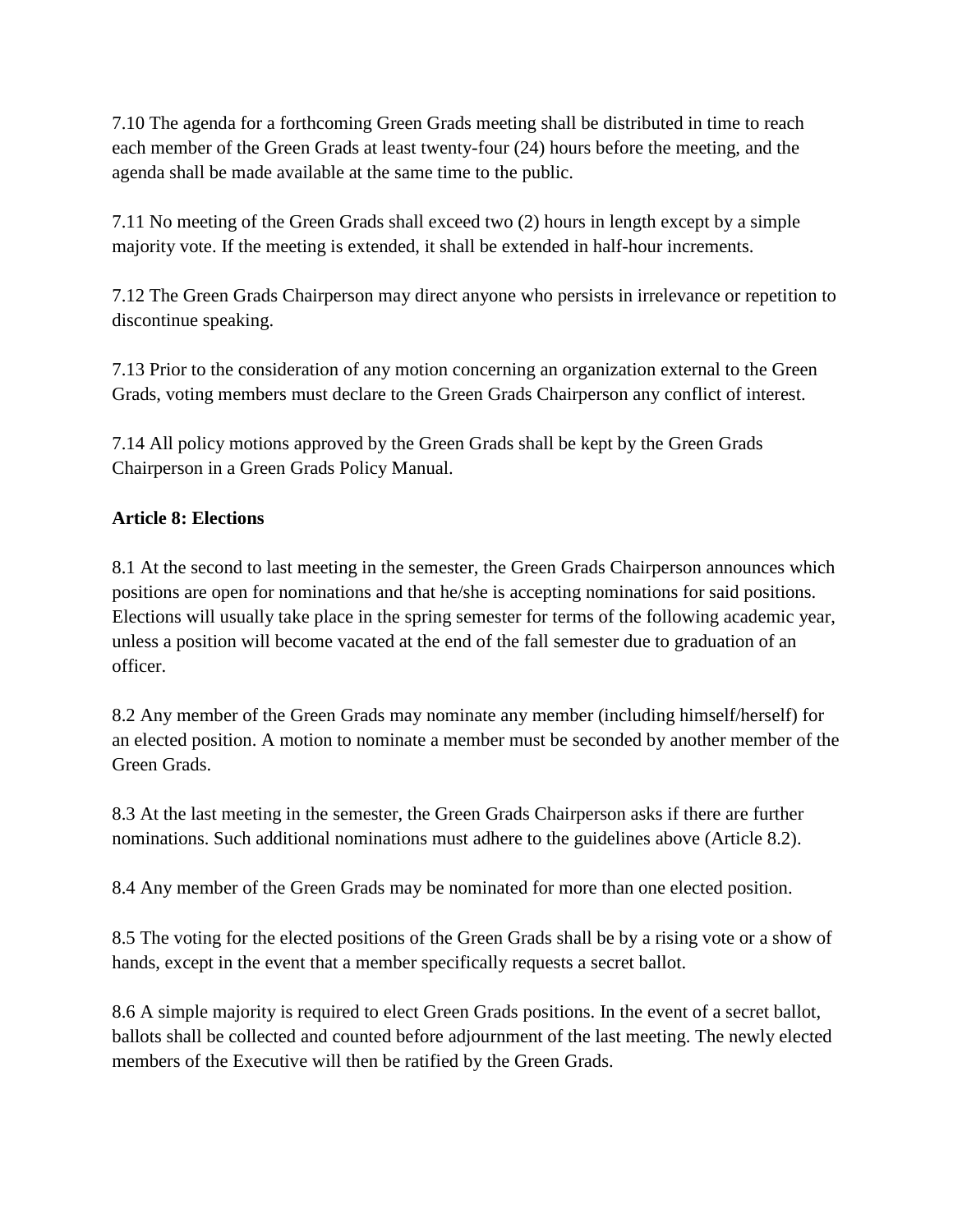8.7 If the office of a Green Grads Executive Member is vacated or will be vacated due to resignation, impeachment, end of term, or death, an election shall be held for the said office at the earliest possible convenience.

8.8 Until an election is held for a vacated office, the duties of:

- A. the Green Grads Chairperson shall be assumed in accordance with Article 4.4; and
- B. an Executive Member other than the Green Grads Chairperson shall be divided among the remaining Green Grads Executive members.

### **Article 9: Impeachment of an Executive Member**

9.1 Impeachment proceedings against an elected officer of the Green Grads shall be undertaken only after the receipt by the Green Grads Chairperson of a petition requesting impeachment and bearing the signature of at least two-thirds (2/3) of the ordinary members of the Green Grads.

9.2 If the impeachment proceedings are against the Green Grads Chairperson, or if he/she is deemed to be in conflict of interest with regards to the impeachment, then the petition requesting impeachment should be delivered to the Treasurer.

9.3 Upon receipt of a petition as defined by Article 9.1, the Green Grads Chairperson must call a Special Meeting solely for the consideration of the impeachment at the earliest possible convenience.

9.4 The motion for impeachment to be considered at the meeting must read: "Shall (name of Executive member) continue to serve as (office held)?"

9.5 The incumbent Executive member shall be removed from office by a simple majority vote.

9.6 At least five (5) days' notice must be given of any meeting that will consider the impeachment of an officer of the Green Grads.

9.7 Once a petition requesting impeachment has been received, the person affected by the petition must take a leave of absence from his/her duties until the impeachment process is completed. The execution of those duties will be performed in accordance with Article 8.8.

#### **Article 10: Finance**

10.1 Green Grads funds will be acquired as follows:

- A. Funds for events and projects will be acquired through the UConn GSS.
- B. Additional funds may be acquired through external grants.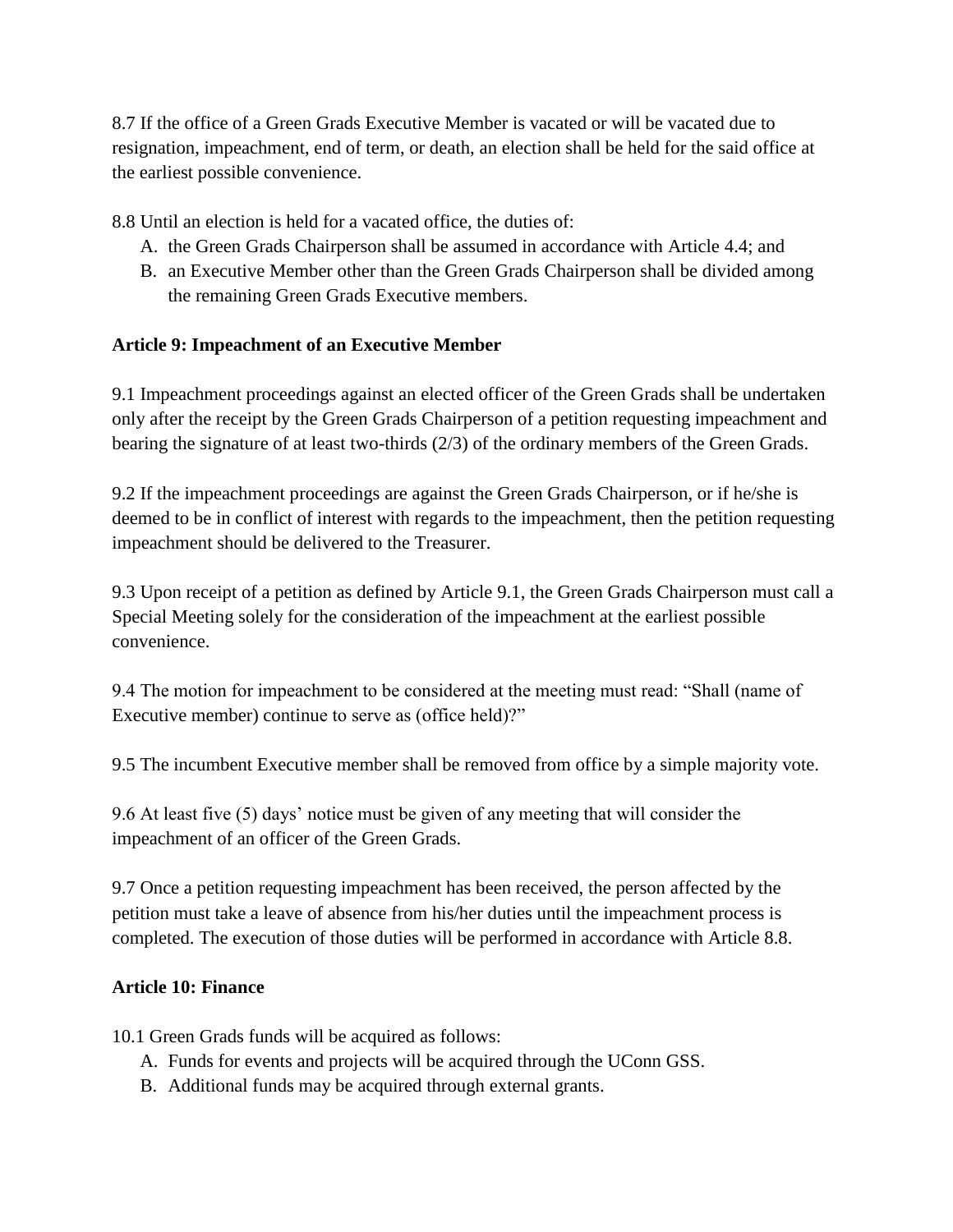C. Additional funds may be acquired through fundraising events organized by GG.

10.2 All income shall be deposited into the account(s) of the Green Grads, and all expenses paid from the same.

10.3 The signing officers for the Green Grads account(s) shall be the Green Grads Chairperson and the Treasurer. Checks issued to one of the signing officers must be signed by the other.

10.4 The Treasurer of the Green Grads shall be directly responsible for the administration of all Green Grads account(s) and shall keep adequate records of all transactions

10.5 Expenditures shall be approved at Green Grads meetings, by a simple majority vote.

10.6 All expenditures for Green Grads account(s) shall be documented by appropriate receipts, invoices, check stubs, or other satisfactory evidence.

### **Article 11: Faculty Advisor**

11.1 A full-time faculty or staff member will be appointed by simple majority vote of Green Grads to serve as faculty guidance for the Association.

11.2 The faculty advisor has the right to attend every meeting, and may speak on any issue, though he/she cannot vote.

11.3 The term of a faculty advisor lasts until he/she resigns.

# **Article 12: Revision of the Constitution**

12.1 Amendments may be proposed by notice given to the Meeting Organizer andsubmitted as a Motion at a Meeting of the Association.

12.2 The procedure for the proposed amendment will follow the form outlined below:

- A. The amendment will then be referred to the Association Chairperson, who will ensure that the proposed amendment:
	- 1) conforms to the spirit of the GG Constitution; and
	- 2) is worded clearly and unambiguously.
- B. After the Association Chairperson has reviewed the amendment, the revised amendment must be placed on the agenda of the next meeting of the Association for first reading as a motion to amend the Constitution, provided that the proper notice as described in Article 12.3 can be given.